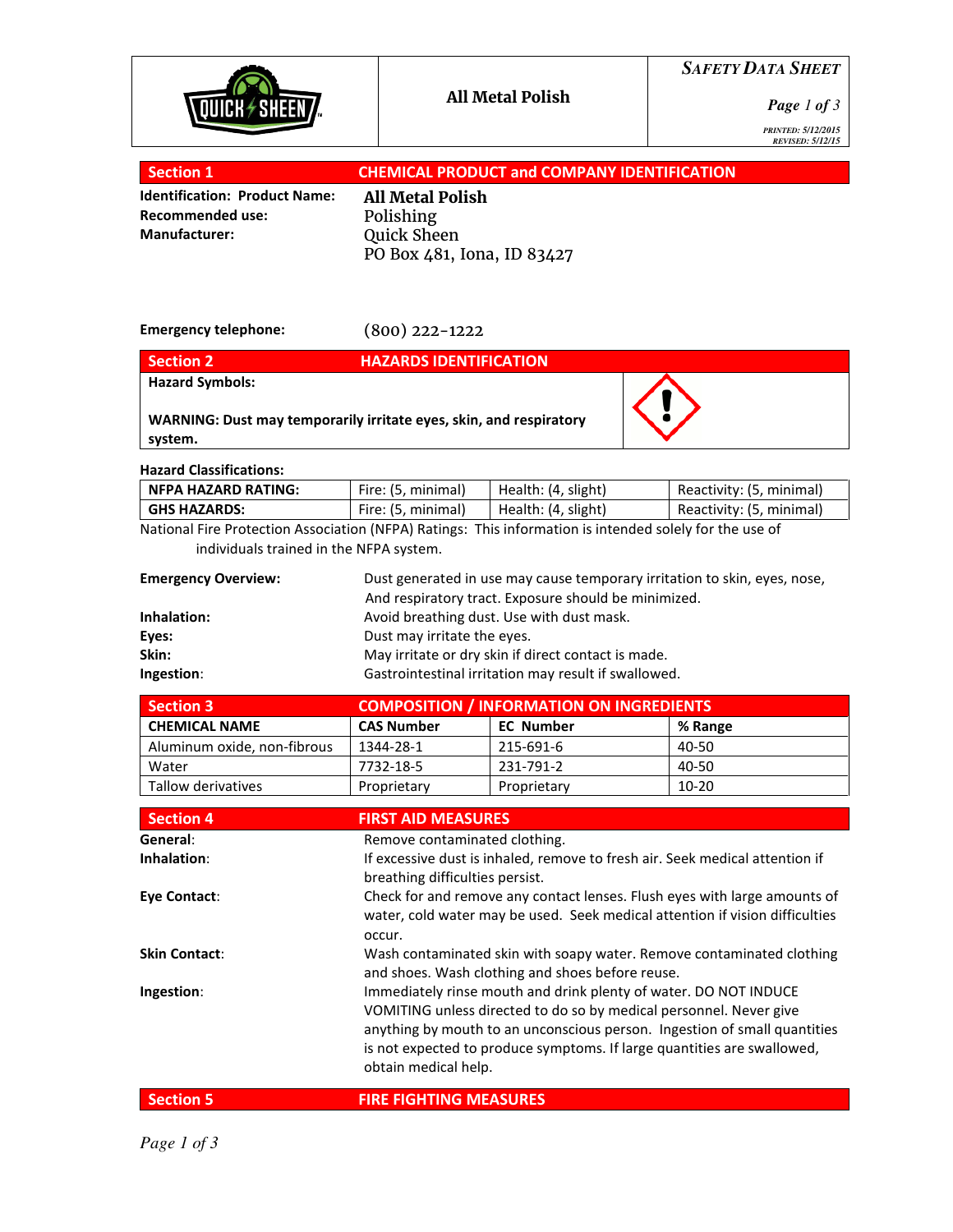

# *SAFETY DATA SHEET*

*Page 2 of 3*

*PRINTED: 5/12/2015 REVISED: 5/12/15* 

| Water-based, not flammable in liquid state.<br><b>Fire Fighting Instructions:</b><br><b>Fire Fighting Equipment:</b> | Flash Point & Method:                | over 370°F (estimated).                                                                                    |
|----------------------------------------------------------------------------------------------------------------------|--------------------------------------|------------------------------------------------------------------------------------------------------------|
|                                                                                                                      |                                      |                                                                                                            |
|                                                                                                                      | <b>Hazards during fire-fighting:</b> | Use self-contained breathing apparatus and turn-out gear.<br>Heat may produce steam which can cause burns. |

## Section 6 ACCIDENTAL RELEASE MEASURES

Emergency Action: Isolate spill or leak area immediately.

 May make floor slippery when wet. If material cannot be recovered, transfer to waste container and dispose in local landfill, in compliance with local, state and federal regulations. Clean up residual material with water.

## Section 7 **HANDLING AND STORAGE**

Handling: Wear protective gloves if skin irritation is experienced. Wash hands before eating. Avoid breathing dust produced in use.

Storage: Store at room temperature. Avoid freezing and excessive heat.

|  | א ection |  |
|--|----------|--|
|  |          |  |
|  |          |  |

# **EXPOSURE CONTROL / PERSONAL PROTECTION**

|                                 | <b>CAS Number</b> | <b>EC Number</b> | <b>OSHA PEL</b> | <b>ACGIH TLV</b> |
|---------------------------------|-------------------|------------------|-----------------|------------------|
| Aluminum oxide, non-<br>fibrous | 1344-28-1         | 215-691-6        | 15 mg/m 3 TWA   | 10 mg/m $3$ TWA  |

Engineering Controls: Provide exhaust ventilation or other engineering controls to keep dust levels below occupational exposure limits. See section 2 for component exposure guidelines. Local exhaust ventilation is acceptable.

Respirator: Use a NIOSH-certified dust mask or equivalent.

Hand Protection: Wear gloves.

Eye Protection: Protective eye-wear should be used in dusty environment.

Other Recommendations: Wear protective clothing such as long sleeves. Wash hands after handling.

## Section 9 **PHYSICAL AND CHEMICAL PROPERTIES**

Density……………………...approximately 1.5 g/cm3 (25° C / 77° F)

pH…………………………......9.5 – 10.5

Boiling Point……....……....approximately 212°F

Freeze Point……....…….... approximately 32°F

Vapor Density (Air=1)……No data available

Physical State………….......Liquid, thick cream

Solubility in water...........Dispersible

Appearance:…………….....White paste

Odor……………….……….....Mildly chemical

# Section 10 STABILITY AND REACTIVITY

General: Stable

Incompatible Materials and Conditions to Avoid: Strong oxidizing agents

Hazardous Polymerization: Will not occur.

# Section 11 **TOXICOLOGY INFORMATION**

No information available on Acute or Chronic ingestion or inhalation toxicity.

No ingredients present above 0.1% which are carcinogenic according to NTP, IARC, or OSHA findings.

# Section 12 **ECOLOGICAL INFORMATION**

All ingredients are inert in the environment, or biodegrade to non-hazardous compounds.